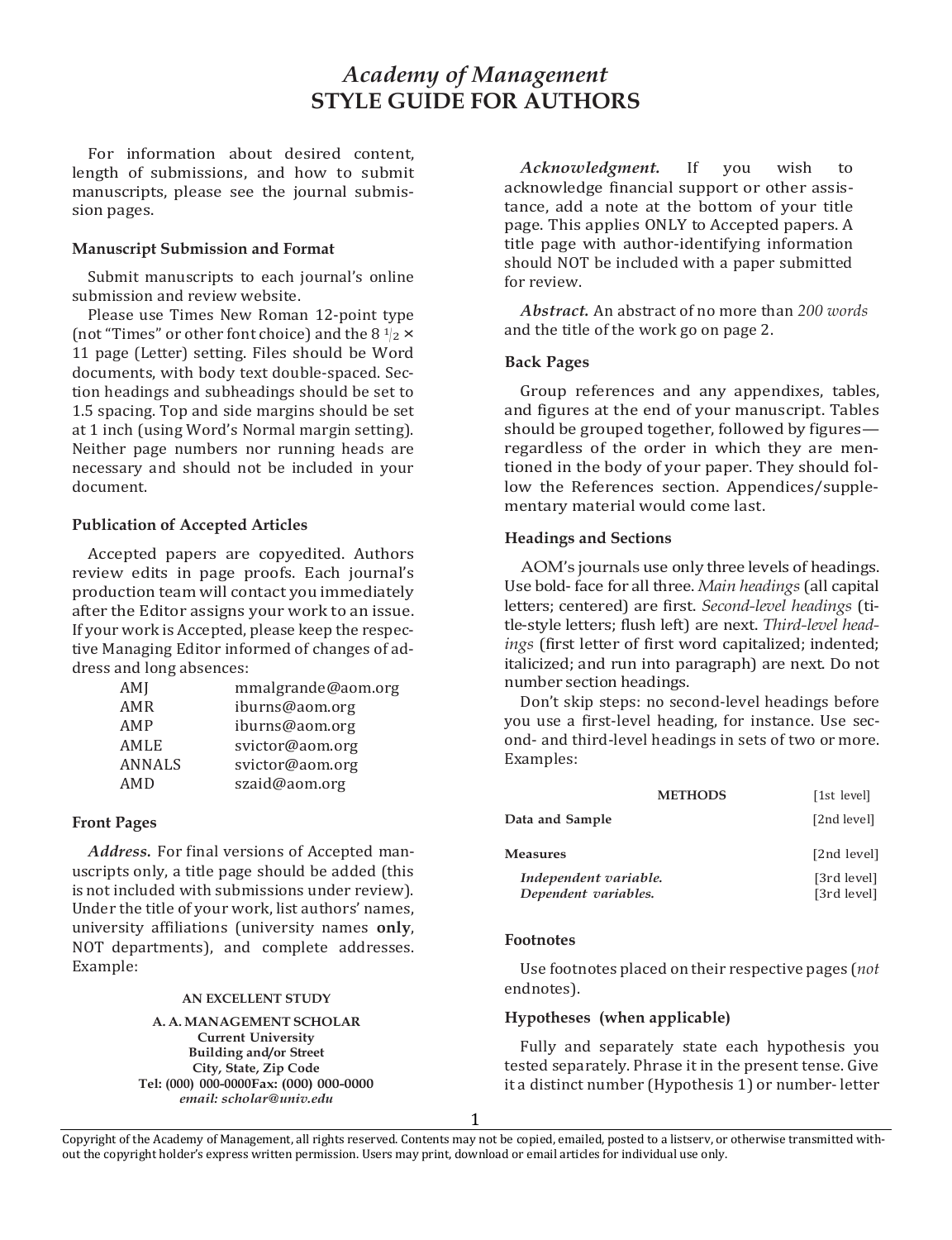# AOM Style Guide

(Hypothesis 1a) label. Set hypotheses off in indented blocks, in italic type, and single-spaced. Examples:

*Hypothesis 1a. Concise writing has a positive relationship to publication.*

*Hypothesis 1b. Following* AMJ'*s "Style Guide for Authors" has a positive relationship to publication.*

#### **Language**

*Technical terms.* Help your work to be accessible to a wide-ranging readership. Define key technical terms. A technical term is a word or phrase that is not in a general-use dictionary with the meaning you (or even you and other published scholars) ascribe to it. Put quotation marks around the first appearance in your paper of each technical term, or define it.

*Abbreviations.* Avoid using abbreviations for the names of concepts. Use ordinary words for variable names—*not* code names or other abbreviations. Use the same name for a variable throughout your text, tables, figures, and appendixes.

Names of organizations and research instruments may be abbreviated, but give the full name the first time you mention one of these. Names of software and some databases may be abbreviated.

*Reporting math.* All equations need to be created in Word, or converted to Word if you've created them using another program. Do not "talk in math" in regular text. Use words. For instance, "We surveyed 100 employees," not "We surveyed n = 100 employees."

*Do* use symbols and numbers to report results and give formulas. Italicize letters that are customarily italicized (e.g., *p, r, b, F, Z*). Use boldface italic for vectors. Put spaces on either side of equals signs, minus signs, etc.

*Illustrative results* within text go in parentheses. Introduce them with complete sentences. Example:

One coefficient for the interaction was significant  $\text{(model 3: } \beta = 0.06, p < .05; \text{ model 5: } \beta = 1.06\text{).}$ 

Present equations either in your running text or displayed. Examples:

**Run-in equation**—We used Craig's (1992: 20) distance formula  $(d = xyz)$ .

**Displayed equation—**

$$
Pr(Y_t = y_t x_t) = \frac{[e^{-A(xt)}A(X_t)^{y_t}]}{Yt!},
$$
\n(1)

where  $Y_t$  is. . . .

Define each new term in all equations.

*Sexist or biased language.* Avoid language that

might be interpreted as denigrating. Do not use "he" or "she" exclusively. Using the plural— changing "the manager . . . he" to "managers . . .

they"—is one solution; using "he or she" ("him or her") is another.

*Active voice and first person.* Write in the active voice ("They did it") instead of the passive voice ("It was done") to make it easy for readers to see who did what. Use the first person ("I" or "we") to describe what you, or you and your coauthors, did. Examples:

**Passive** (less desirable)—Two items were found to lack factor validity by Earley (1989).

**Active** (more desirable)—Earley (1989) found that two items lacked factor validity.

**Third person** (less desirable)—The author developed three new items.

**First person** (more desirable)—I developed three new items.

*Anthropomorphism.* Do not describe inanimate entities (models, theories, firms, and so forth) as acting in ways only humans can act.

## **Appendixes**

Present long but essential methodological details, such as the calculation of measures, in an appendix or appendixes. Be concise.

Avoid exact reproductions of surveys.

Label appendixes "**APPENDIX A**," "**APPENDIX B**," and so forth. A substantive title, such as "Items in Scales," should follow. Label tables within appendixes "**Table A1**," "**B1**," and so forth.

#### **Tables and Figures**

Look at tables and figures in *published* issues of other journals to see preferred formats. Write to the copy editor if you have questions. Use as many pages as you need to create tables and figures that match our formats.

Tables must be created using Microsoft Word, or converted to Word tables if generated using a different program, such as Excel. They should not be placed into your document as images. Note that a straight Excel file is not currently an acceptable format. Excel files should be converted to Word for placing into your Word document. Tables that contain artwork or graphics must be submitted as illustrations in an acceptable format.

Tables should be formatted as follows. Arrange the data so that **columns of like material read down, not across.** The headings should be sufficiently clear so that the meaning of the data is understandable

2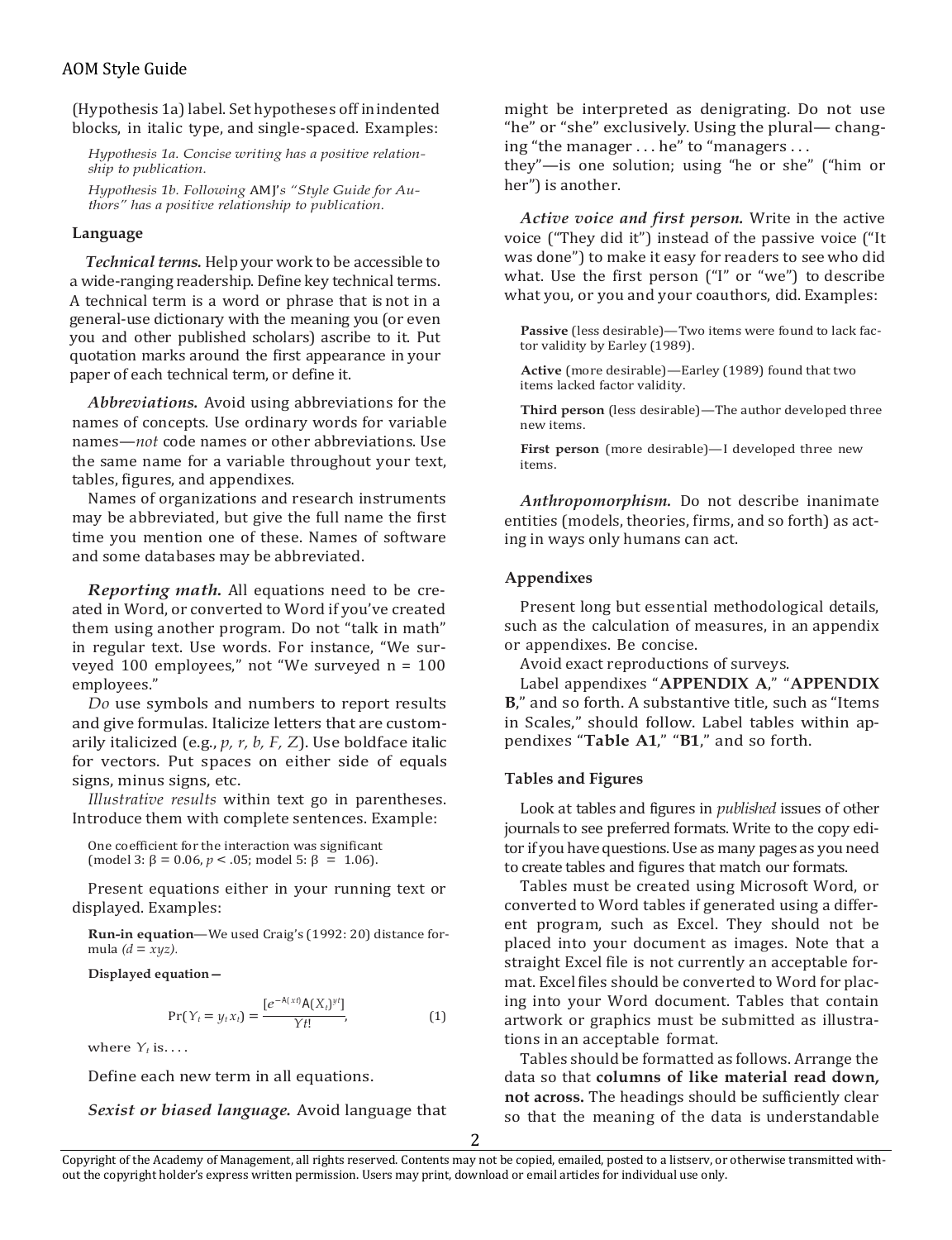# AOM Style Guide

without reference to the text. **Tables** should have titles and sufficient experimental detail in a legend immediately following the title to be understandable without reference to the text. Each column in a table must have a heading, and abbreviations, when necessary, should be defined in the legend or footnote.

Number tables and figures consecutively (one series for tables, one for figures) using Arabic numbers (not letters or Roman numerals). Place them at the end of your manuscript, but indicate the position of each in the text as follows:

> Insert Table 2 about here ------------------------------------

Each table or figure needs an introductory sentence in your text.

*More on tables.* Use the same name for each variable that you use in your text. Don't use code names and abbreviations. Example:

```
Desirable variable name—Profitability 
Undesirable variable name—PRFT
```
Each table should report one type of analysis (which is identified in the title), and each vertical column and horizontal row should contain only one type of data.

Report only *two decimal places* for all statistics. Place correlation coefficients in the *lower-left corners* of their tables.

Use superscript small letters for table footnotes.

Significance levels go in a stack under your regular table footnotes. Example:

 $^{\dagger}p < 10$  $* p < .05$  $** p < .01$ 

Or you may use a single lettered footnote:

 $^{\alpha}$  All values greater than  $\dots$  are significant at...

*More on figures.* Figures, unlike tables, contain drawings (e.g., an arrow, boxes). Make sure your figures print out clearly so that they can be scanned. Figures should be in TIF or JPEG formats, placed immediately following your tables at the end of the manuscript Word document.

#### **Citations**

These are your *in-text, in parentheses,* identifications of other research. Every work that has a citation needs to have a corresponding reference (see "References"). Examples:

**Name and year**—Several studies (Adams, 1994; Bernstein, 1988, 1992; Celias, 2000a, 2000b) support this conclusion.

**Year only**—But Van Dorn and Xavier (2001) presented conflicting evidence.

*Order.* Order citations *alphabetically.* Designate two or more works by one author (or by anidentical group of authors) published in the same year by adding "a," "b," and so forth, after the year. See the previous example for "name and year" example.

*Multiple authors.* If a work has two authors, give both names every time you cite it. For *three through six* authors, give all names the first time, then use "et al." in citations. Examples:

**First citation**—(Foster, Whittington, Tucker, Horner, Hubbard, & Grimm, 2000).

**Subsequent citation**—(Foster et al., 2000).

*For seven* or more authors, use "et al." even for the first citation. (But the corresponding reference should give all the names.)

*Page numbers in citations.* Use this format:

Writing a book is "a long and arduous task" (Lee, 1998: 3).

*Citation with no author.* For an article with no author, cite the periodical as author. Example:

**Periodical as author**—Analysts predicted an increase in service jobs (*Wall Street Journal,* 1999).

For reports, handbooks, and the like, cite the "corporate author" that produced them. Example:

**Organization as author**—Analysts predict an increase in service jobs in the *U.S. Industrial Outlook* (U.S. Department of Commerce, 1992).

Such sources can also be identified informally. No corresponding reference will then be needed. Example:

**Informal citation**—According to the 1999 *U.S. Industrial Outlook,* published by the U.S. Department of Commerce, service jobs will increase.

*Electronic sources.* Use a regular citation (author, year) if you can identify an author of one of the types discussed above (human, periodical, or corporate). If not, give the web address that was your source in parentheses. No corresponding reference need be used in the latter case.

#### **References**

References are your entries in the *alphabetical list at the end* of your article. Do not number your

3